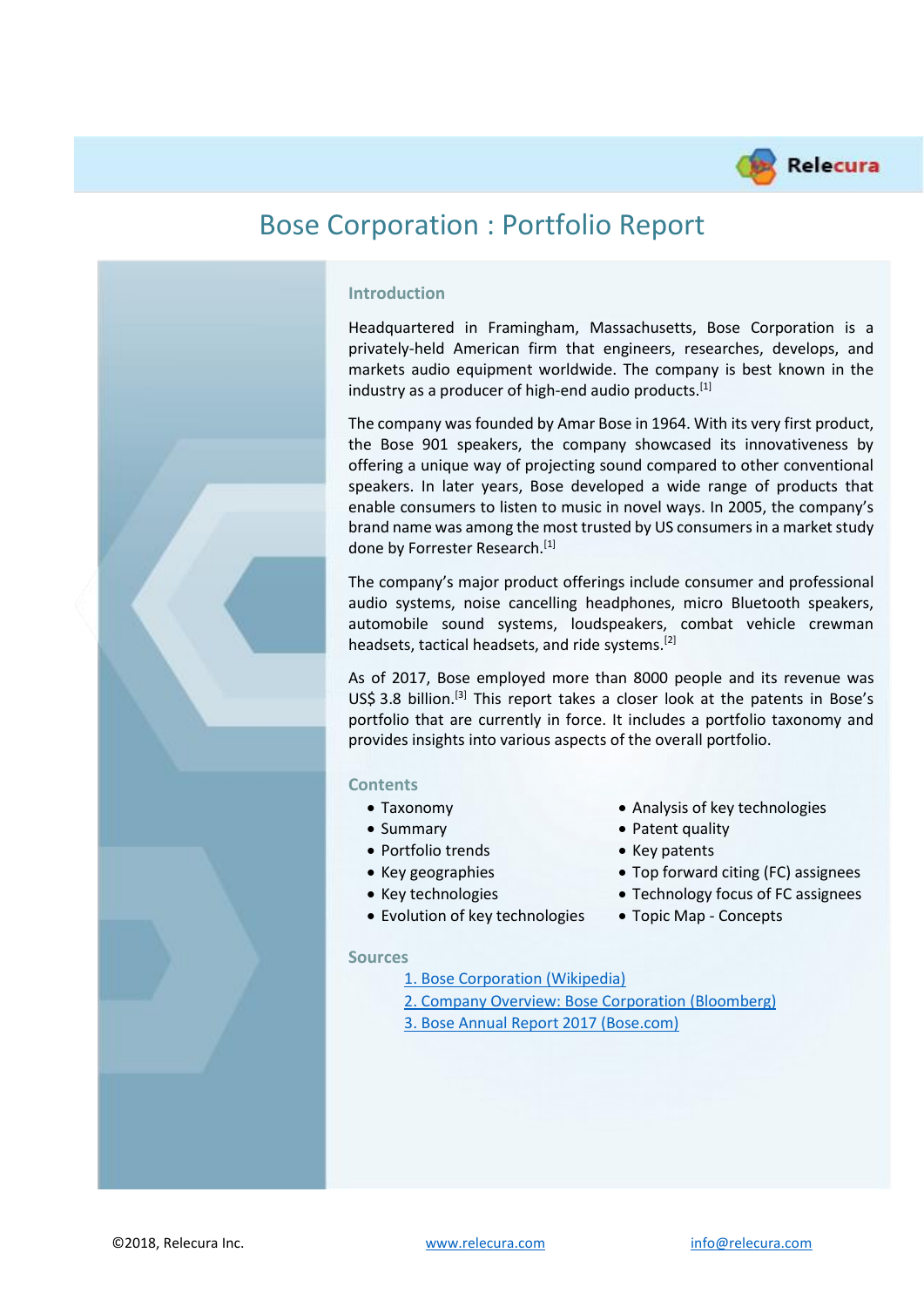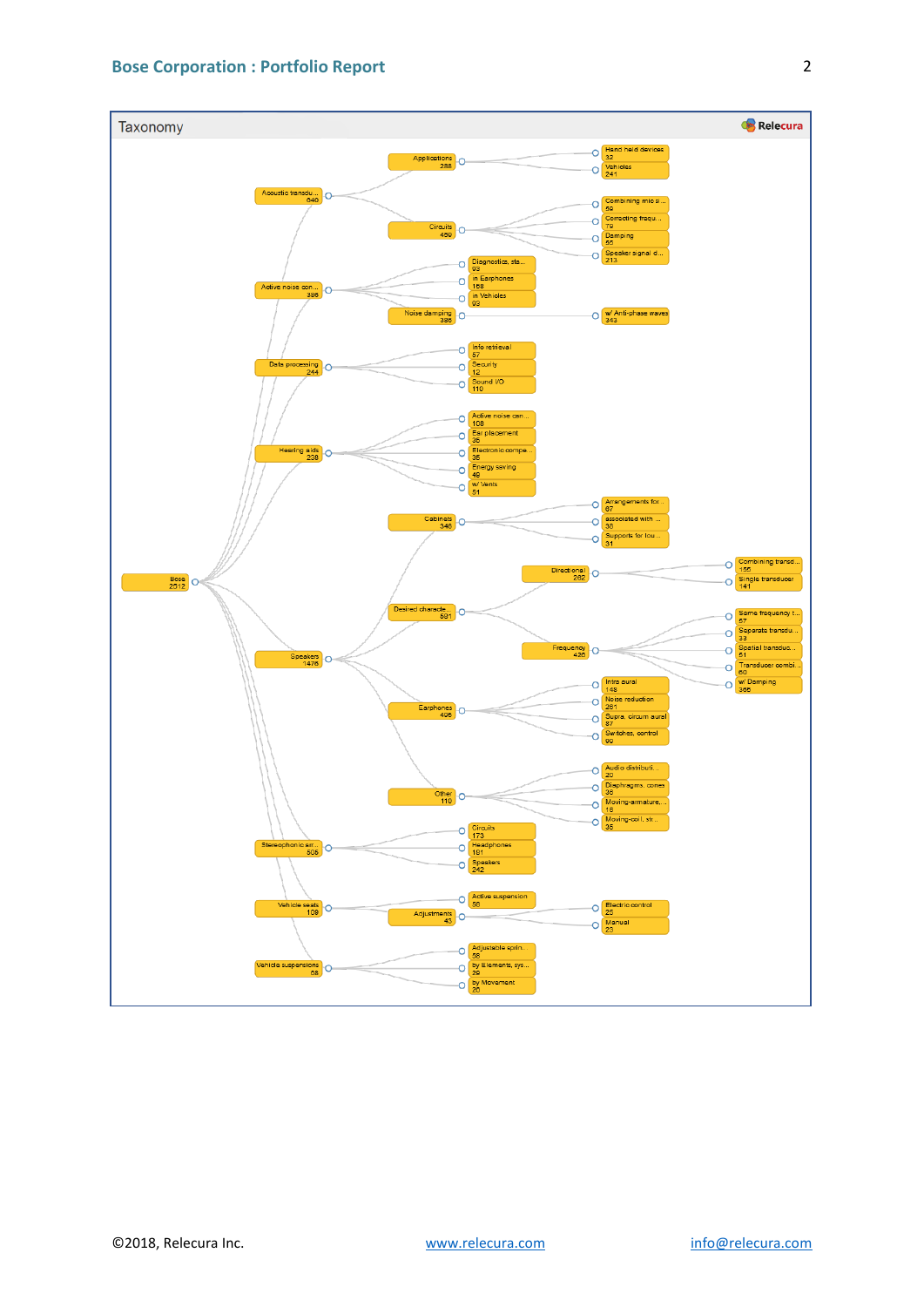| Summary                                      |                                                                                 | Relecura                                            |
|----------------------------------------------|---------------------------------------------------------------------------------|-----------------------------------------------------|
| 囼                                            | TOTAL DOCUMENTS COUNT (APPLICATIONS)<br>2,512                                   |                                                     |
| <b>PUBLICATION TYPES</b>                     | <b>IP TYPES</b>                                                                 | PATENT BY STAR RATING                               |
| 741<br>1,703                                 | 2.278<br>229<br>$\overline{2}$                                                  | 2.29                                                |
| Applications<br><b>C</b> Grants<br>٠         | <b>O</b> Model<br>Invention<br>• Design<br>٠                                    | ☆☆☆☆☆                                               |
| <b>Peak Year of Activity</b><br>2017 (478)   | ↑ : No of technologies (139)                                                    | *****<br>54<br>☆☆☆<br>813<br>727 727                |
| <b>Top Active Jurisdiction</b><br>US (1,028) | $\sqrt{2}$ : Top Cited<br>t Top Rated<br>US8345888B2 (4.5)<br>US7826945B2 (266) | 1,428<br>☆☆<br>☆☆☆<br>$\overline{208}$<br>☆☆☆☆<br>☆ |



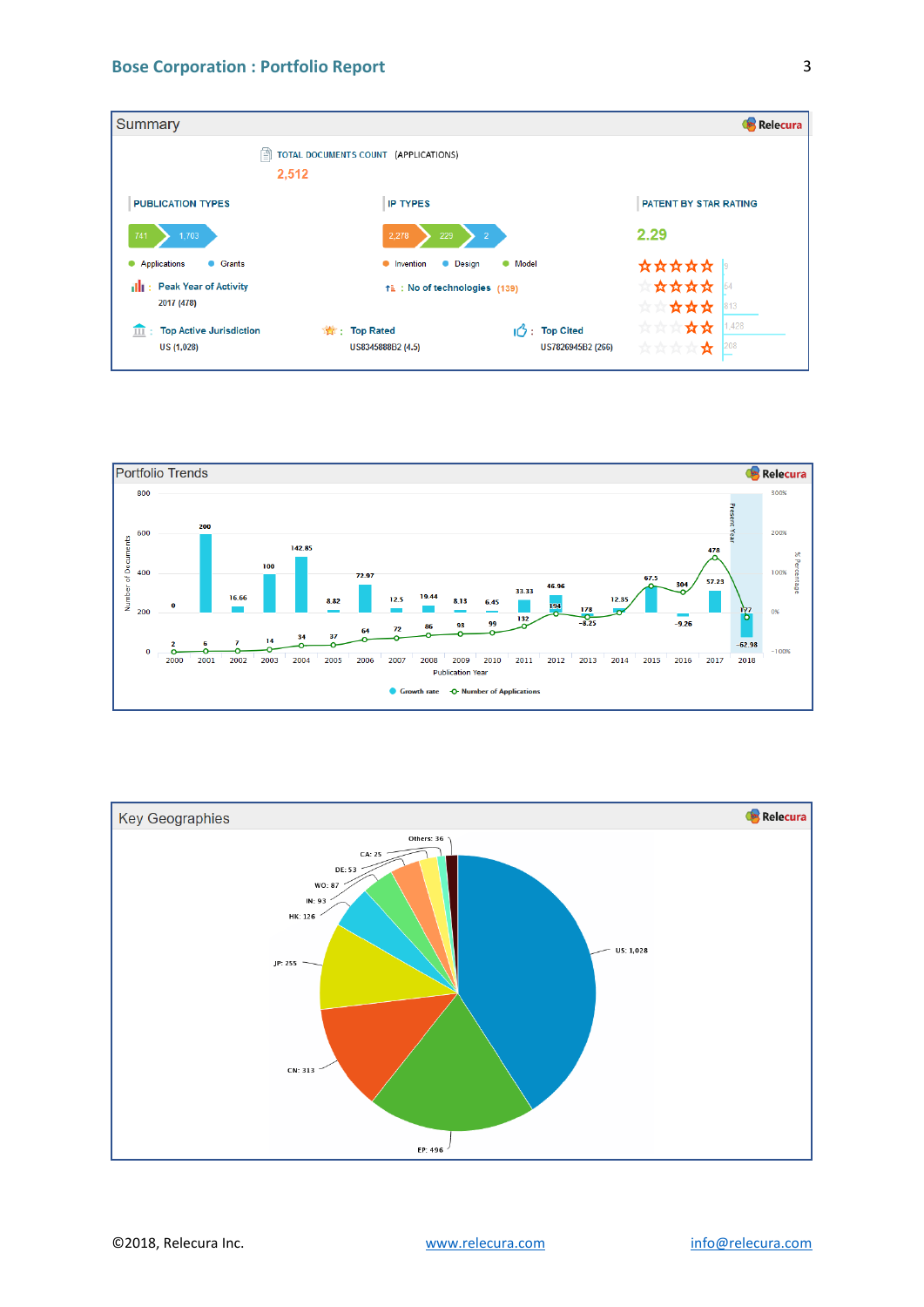| <b>Key Technologies</b> |                                             |                           | Relecura |
|-------------------------|---------------------------------------------|---------------------------|----------|
|                         | <b>Technologies</b>                         | Number of<br>applications |          |
|                         | Speakers, microphones, acoustic transducers | 1,472                     |          |
|                         | Sound producing devices                     | 544                       |          |
|                         | <b>Stereophonic systems</b>                 | 275                       |          |
|                         | <b>Digital data processing</b>              | 244                       |          |
|                         | <b>Signal transmission</b>                  | 234                       |          |
|                         | <b>Amplifier control</b>                    | 145                       |          |
|                         | <b>Telephonic communication</b>             | 122                       |          |
|                         | <b>Speech synthesis</b>                     | 120                       |          |
|                         | <b>Vehicle fittings</b>                     | 119                       |          |



| Analysis of Key Technologies<br>Relecura        |     |     |                                                                                                                                                                                                                                                                                                                                           |                                                            |
|-------------------------------------------------|-----|-----|-------------------------------------------------------------------------------------------------------------------------------------------------------------------------------------------------------------------------------------------------------------------------------------------------------------------------------------------|------------------------------------------------------------|
| <b>Technologies</b>                             |     |     | <b>Applications Grants Sub Technologies</b>                                                                                                                                                                                                                                                                                               | Geographies                                                |
| speakers, microphones &<br>acoustic transducers | 439 | 992 | details of loudspeakers and microphones (1086), stereophonic arrangements (574), circuits for transducers, loudspeakers and<br>microphones (462), transmitting, conducting or directing sounds, protection against or damping of acoustic waves (370),<br>acoustic transducers used in hand held devices, vehicles, visual displays (288) | US (607), EP (300), CN<br>$(194)$ , JP $(143)$ , HK $(82)$ |
| sound producing devices                         | 148 | 378 | transmitting, conducting or directing sounds, protection against or damping of acoustic waves (464), details of loudspeakers and<br>microphones (354), active noise control (274), circuits for transducers, loudspeakers and microphones (190), stereophonic<br>arrangements (154)                                                       | US (194), EP (110), JP<br>$(82)$ , CN $(77)$ , HK $(36)$   |
| stereophonic systems                            | 62  | 196 | control and indication of sound (194), stereophonic arrangements (169), acoustic transducers used in hand held devices,<br>vehicles, visual displays (126), circuits for transducers, loudspeakers and microphones (125), multiple channel stereo systems<br>(118)                                                                        | US (114), EP (56), CN<br>$(34)$ , JP $(26)$ , HK $(18)$    |
| digital data processing                         | 111 | 125 | digital interface arrangements (150), function specific digital computer (97), stereophonic arrangements (86), details of<br>loudspeakers and microphones (82), circuits for transducers, loudspeakers and microphones (63)                                                                                                               | US (123), EP (46), JP<br>$(18)$ , WO $(18)$ , CN $(16)$    |
| signal transmission                             | 47  | 177 | details of transmission systems (173), details of loudspeakers and microphones (123), stereophonic arrangements (95),<br>transmitting, conducting or directing sounds, protection against or damping of acoustic waves (86), circuits for transducers,<br>loudspeakers and microphones (84)                                               | US (106), EP (50), JP<br>(22), HK (21), CN (19)            |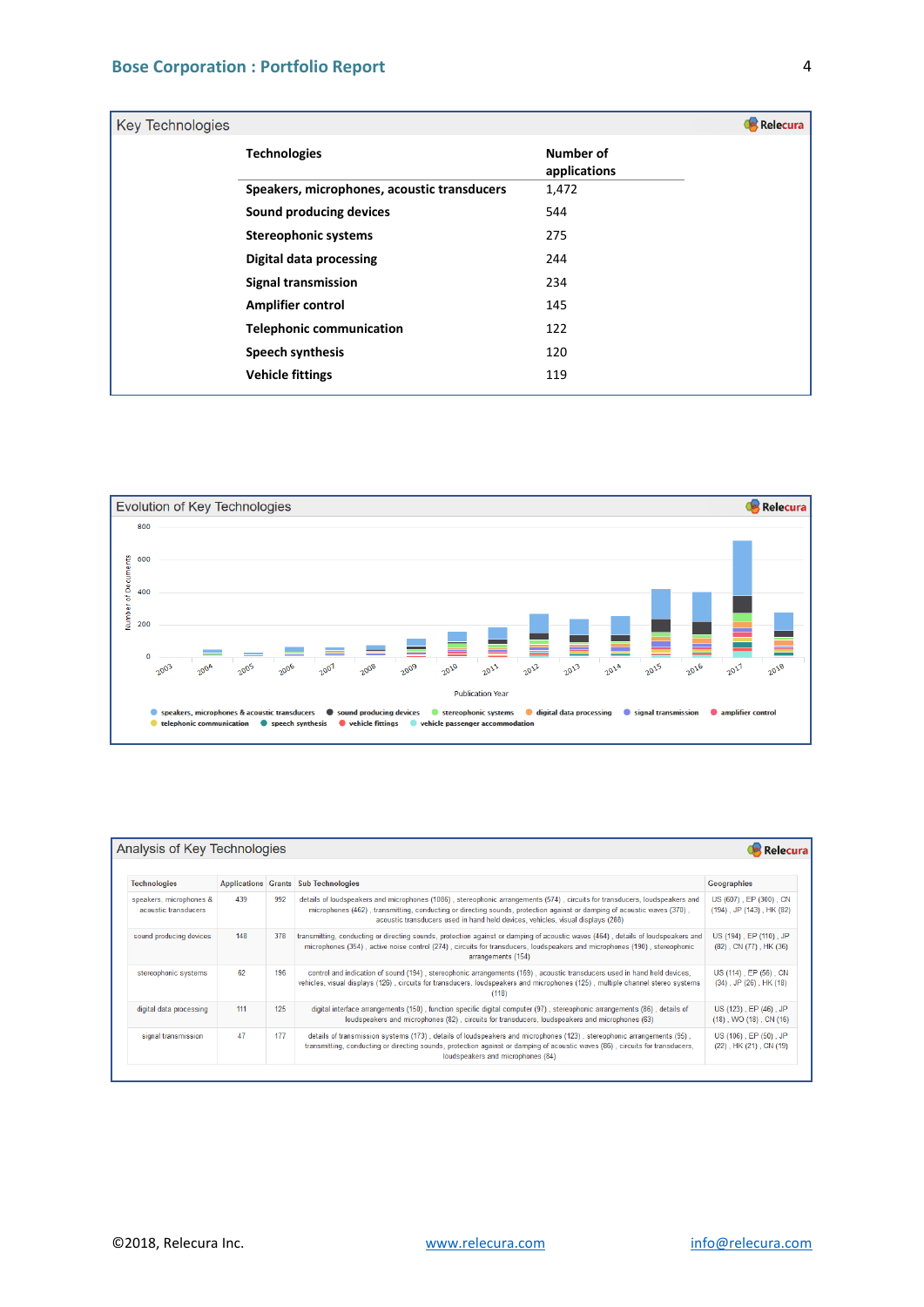

| Key Patents in portfolio |                                                   |                                                         |                    |                    |                       |  |
|--------------------------|---------------------------------------------------|---------------------------------------------------------|--------------------|--------------------|-----------------------|--|
| <b>Publicaton No.</b>    | Title                                             | Inventor                                                | <b>Filing Date</b> | <b>Star Rating</b> | <b>#Fwd Citations</b> |  |
| US8315405B2              | Coordinated ANR reference sound compression       | Pericles Nicholas Bakalos, Ricardo F. Carreras          | 2010-03-30         | 4.5                | 98                    |  |
| US9253561B2              | Orientation-responsive acoustic array control     | Eric J. Freeman, John Joyce                             | $2011 - 04 - 14$   | 4.5                | 66                    |  |
| US8934647B2              | Orientation-responsive acoustic driver selection  | John Joyce, Eric J. Freeman                             | 2011-04-14         | 4.5                | 87                    |  |
| US8184822B2              | ANR signal processing topology                    | Ricardo F. Carreras, Daniel M. Gauger, Jr., Marcel Joho | 2009-04-28         | 4.5                | 107                   |  |
| US8934655B2              | Orientation-responsive use of acoustic reflection | John J. Breen, Richard J. Carbone, Eric J. Freeman      | 2011-04-14         | 4.5                | 87                    |  |

| <b>Relecura</b><br>Top Forward Citing Assignees |                             |                                  |  |  |
|-------------------------------------------------|-----------------------------|----------------------------------|--|--|
|                                                 | <b>FC Assignees</b>         | <b>Number of</b><br>applications |  |  |
|                                                 | <b>HARMAN INTERNATIONAL</b> | 132                              |  |  |
|                                                 | <b>SAMSUNG</b>              | 113                              |  |  |
|                                                 | <b>SONY</b>                 | 106                              |  |  |
|                                                 | <b>APPLE</b>                | 91                               |  |  |
|                                                 | <b>PANASONIC</b>            | 74                               |  |  |
|                                                 | <b>SONOS INC</b>            | 74                               |  |  |
|                                                 | LG                          | 60                               |  |  |
|                                                 | <b>LIGHTSPEED AVIATION</b>  | 50                               |  |  |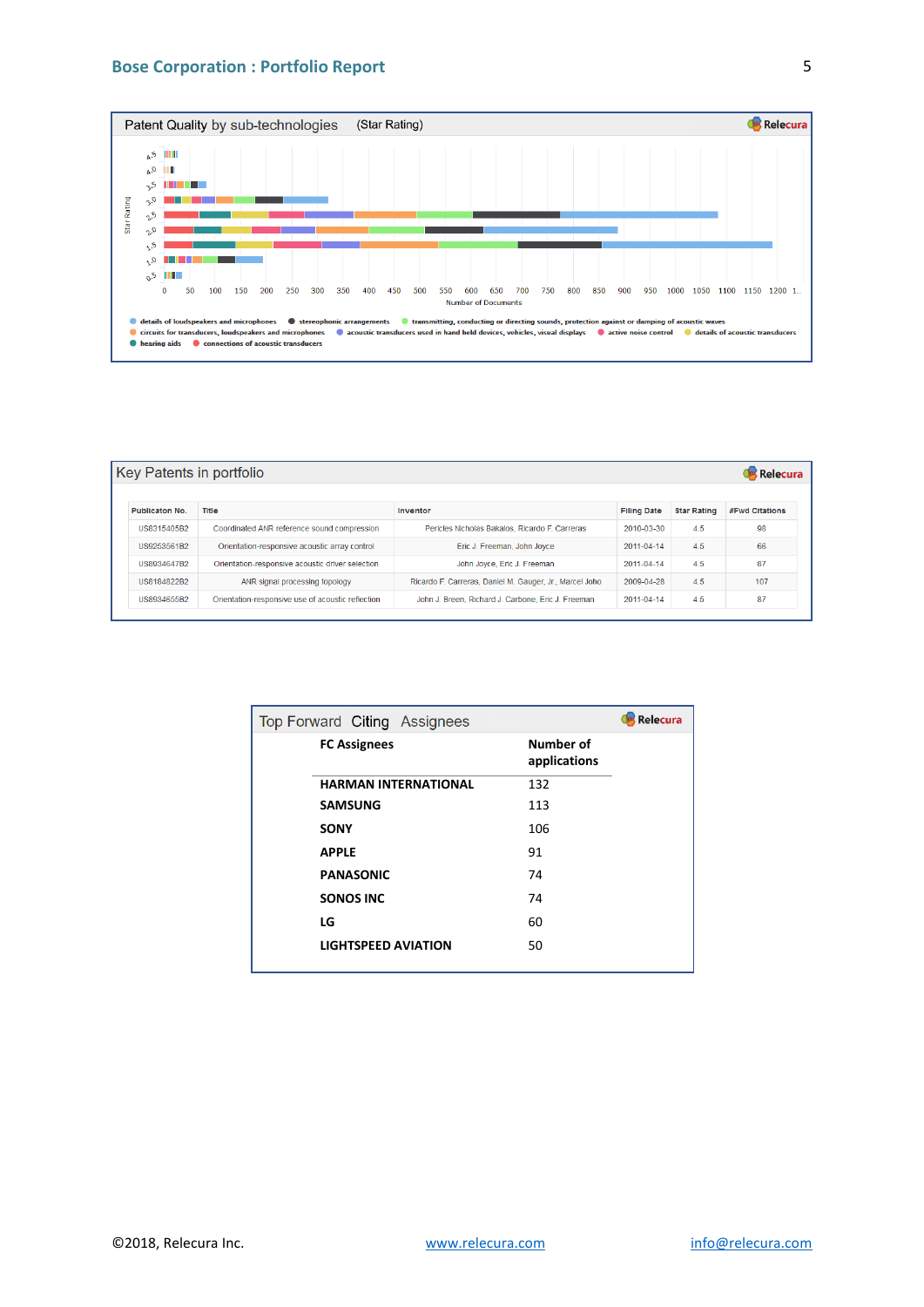